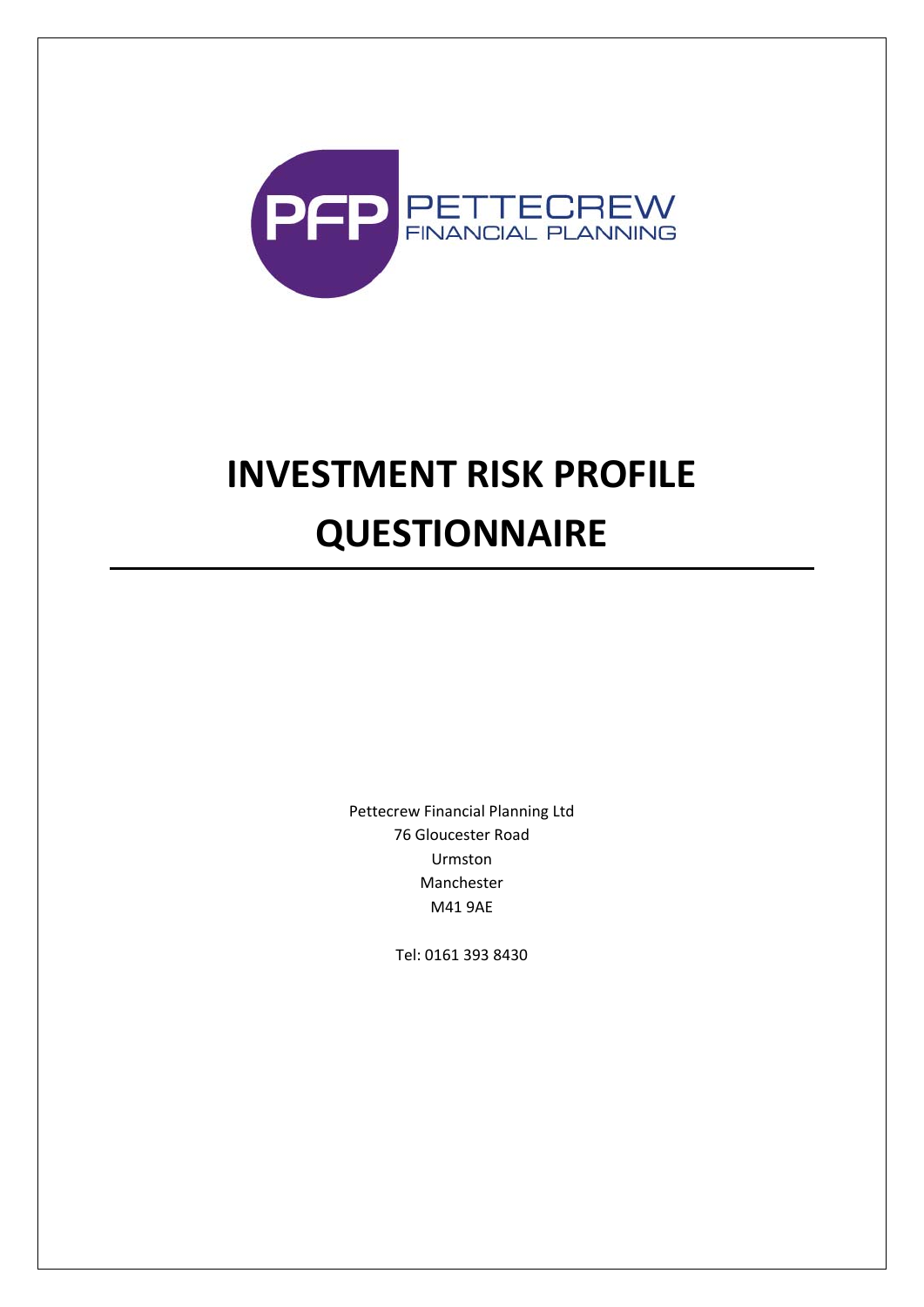

**The results of this investment risk profile questionnaire helps your financial adviser to better understand you and make recommendations that are the right 'fit' for you in regards to your attitude to risk. There are no right or wrong answers. Sometimes none of the answers will match exactly what you want to say – when that happens, choose the answer that is closest or 'best fit' to your response.** 

| Date Completed: | Your Name(s): |
|-----------------|---------------|
|                 |               |

**1. How would you describe your understanding and experience of saving and investing?** 

| $\Box$ | A) No knowledge or experience. |
|--------|--------------------------------|
|--------|--------------------------------|

- ☐ B) Limited knowledge and experience.
- C) Reasonable knowledge and experience.
- $\Box$  D) Better than average knowledge and experience.
- ☐ E) Extensive knowledge and experience.

### **2. What is your main investment goal?**

**Quick tip:** Think about what you are saving for. Do you expect your savings to grow for a future pay out (e.g. retirement, child's education), to increase your overall capital or to leave an inheritance? Or will you use these savings to add to your income immediately?

| A) Income. |
|------------|
|------------|

 $\Box$  B) Growth.

□ C) Income and Growth.

If you have any specific purposes for this investment, please state these in the box below (e.g. car purchase, holidays, university fees, boost children's inheritance etc.):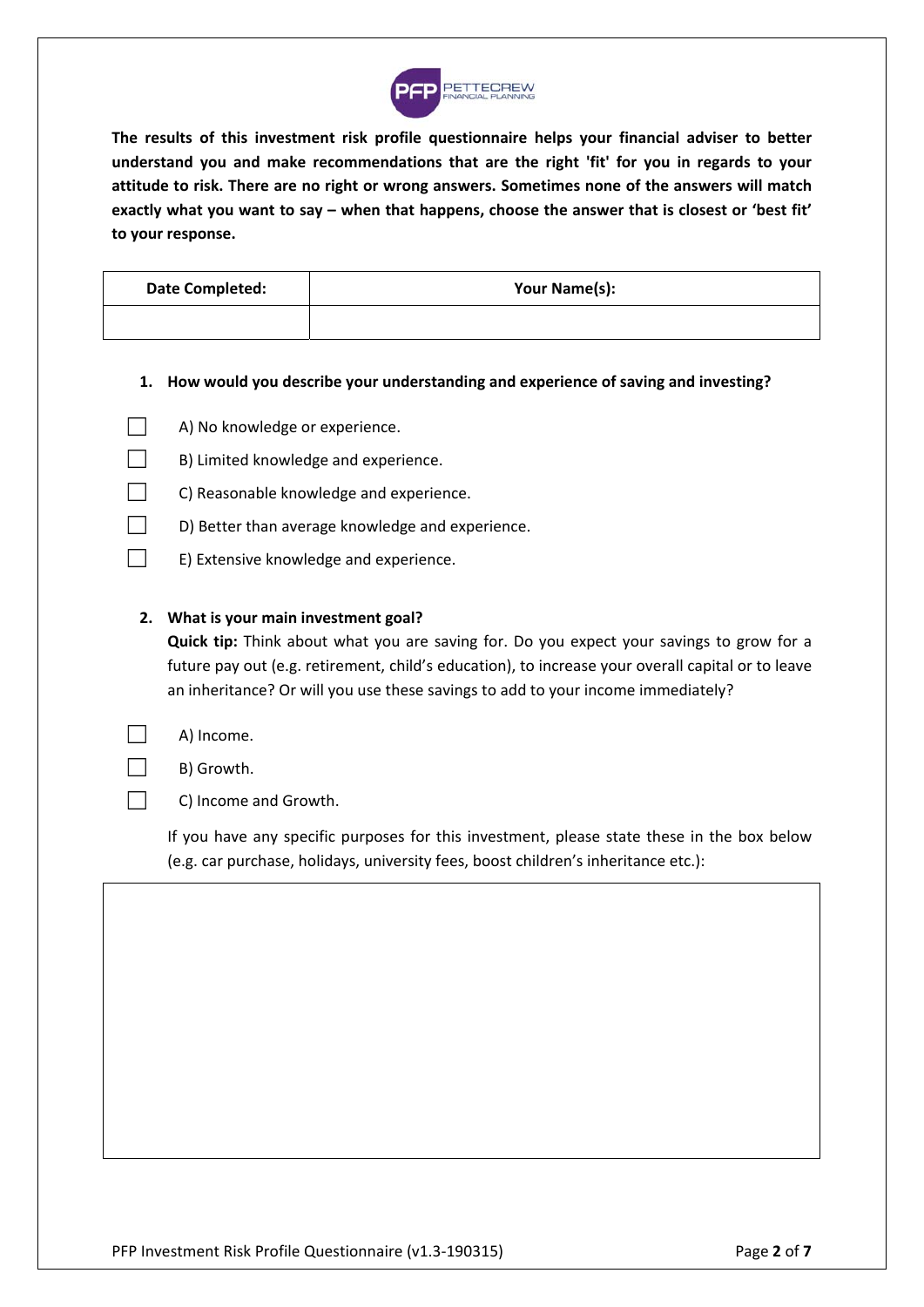

**3. What impact would it have on your standard of living if you were to lose money on this investment?** 

**Quick tip:** Losing money here refers to the value of your investment portfolio falling below the amount you originally invested because of a drop in the market. For example, if you gave your adviser £50,000 to invest and later the value of your investments fall to £47,500.

- $\rightarrow$  A) It would not have an impact on my standard of living and I wouldn't need to use any additional resources (for example, savings) as a result.
- $\Box$  B) I have other resources I could fall back on.
- $\Box$  C) It would have an impact on my immediate standard of living.
- 4. **When do you want to start spending money you will save in this investment?**
- $\Box$  A) Immediately or within the next three years.
- $\Box$  B) Within three to four years.
- $\Box$  C) Within five to six years.
- $\Box$  D) Within seven to ten years.
- $\Box$  E) Not within the next ten years.

#### **5. Do you require immediate access to your investment portfolio?**

**Quick tip:** Some investment products offer greater long term benefits if investors agree to lock their money away for a certain period of time e.g. five years.

 $\Box$  A) Yes, immediate access to my investment portfolio is important to me.

| $\Box$<br>┕═ | B) No, I would be happy to restrict access to at least part of my investment portfolio to |
|--------------|-------------------------------------------------------------------------------------------|
|              | benefit from potentially greater returns.                                                 |

6. **Once you start spending your money, how long do you expect to continue to withdraw funds from your investment portfolio?**

**Quick tip:** Do you want to spend all your money at once e.g. to buy a house? Or do you plan to make the money last over a longer period e.g. paying yourself a yearly income once you retire?

- $\Box$  A) I plan to withdraw all of my money at once.
- $\Box$  B) I will make withdrawals over two to five years.
- $\Box$  C) I will make withdrawals over six to ten years.
- $\Box$  D) I will make withdrawals over ten years or more.
- $\Box$  E) I do not intend to withdraw the money.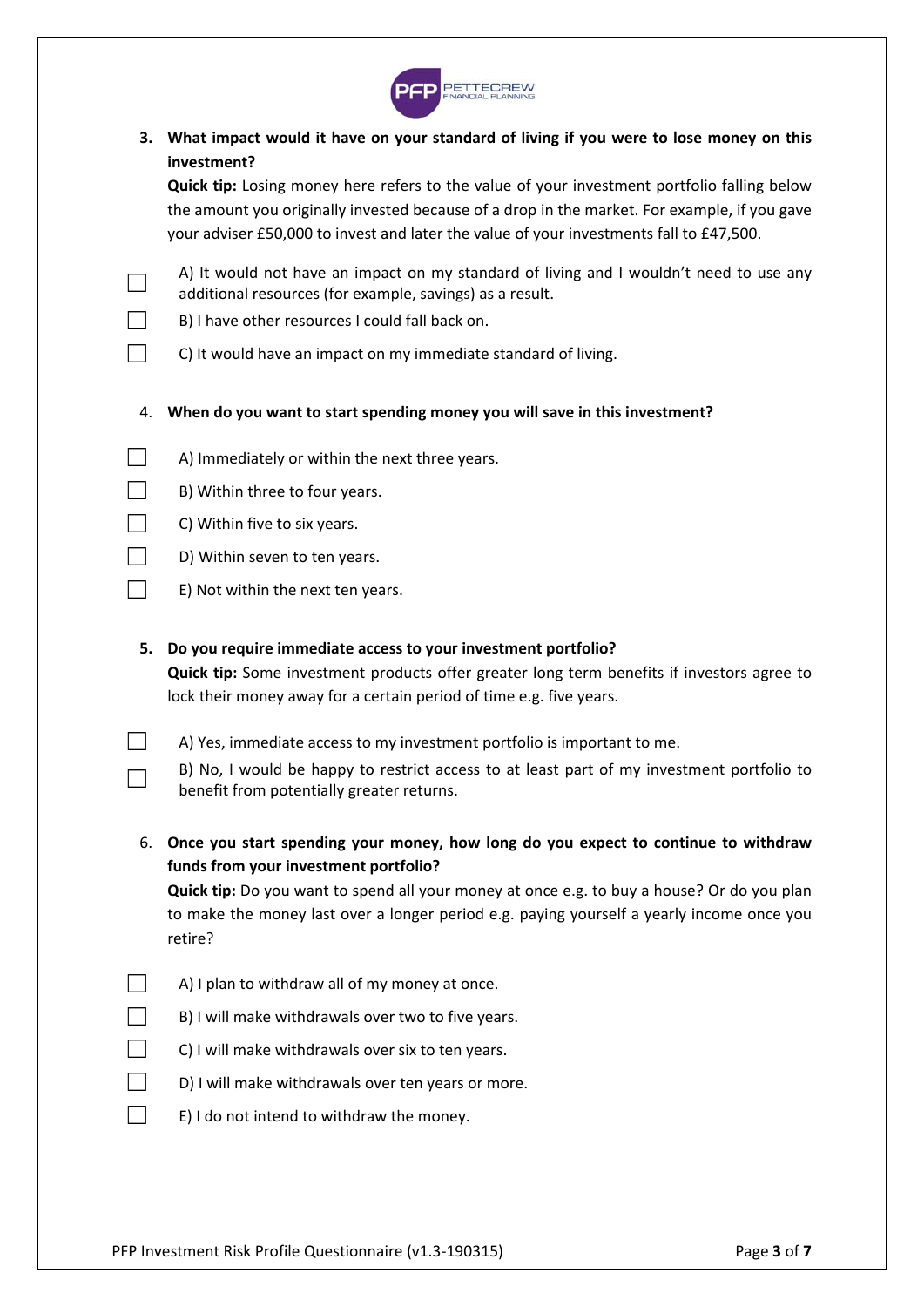

7. **Once you start to spend the money in your investment portfolio, how much do you plan to withdraw?**

**Quick tip:**  If your investments are worth £100,000 and you want to withdraw a yearly income of 4%, you will need to take out £4,000 each year.

 $\Box$  A) I do not intend to take withdrawals.

- $\Box$  B) I plan to withdraw between 0% and 4% of the value of my investments each year.
- $\Box$  C) I plan to withdraw between 4% and 8% of the value of my investments each year.
	- D) I plan to withdraw more of than half of the value of my investments within three to ten years.
- $\Box$  E) I plan to withdraw all of my investments at once.
	- 8. **Some investments offer the opportunity for a greater gain but with the risk of a greater loss. Look at the five scenarios represented in the chart below. Which one would you put your money in?**



# 9. **Imagine you have invested £100,000. Which of the five scenarios below would you want for your investment portfolio?**

|            | Best-case increase (£) | Most likely result $(f)$ | Worst-case losses (£) |
|------------|------------------------|--------------------------|-----------------------|
| Scenario 1 | 17,000                 | 4,500                    | $-12,000$             |
| Scenario 2 | 23,000                 | 6,000                    | $-15,000$             |
| Scenario 3 | 28,000                 | 7,000                    | $-19,000$             |
| Scenario 4 | 34,000                 | 8,000                    | $-22,000$             |
| Scenario 5 | 39,000                 | 9,000                    | $-25,000$             |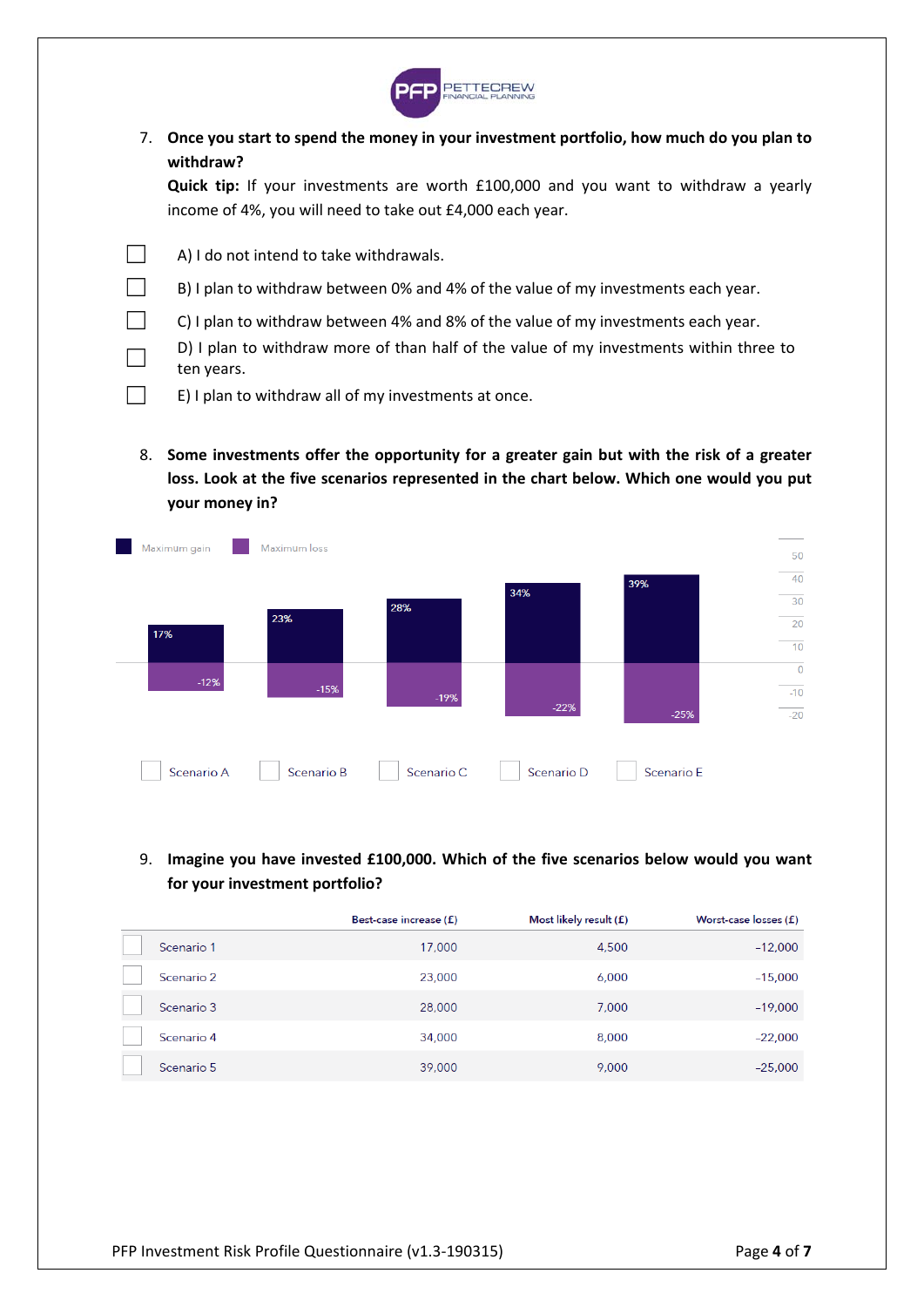

- 10. **Investing involves a trade‐off between risk and returns. In the past, investments with higher returns have been associated with greater risk and chance of loss. Whereas cautious investments that have had a lower chance of loss have also achieved lower returns. Which of the following statements best describes your attitude to risk?**
- $\rightarrow$  A) I am most concerned with risk. I am willing to accept lower returns in order to limit risk of loss.
	- B) I am willing to accept some risk and chance of loss in an effort to achieve modest but somewhat higher returns.
	- C) I am willing to accept moderate risk in order to achieve higher returns. Reducing risk and increasing returns are equally important to me.
	- D) I want to achieve strong returns on my investments. I am willing to accept somewhat higher risk and chance of loss.
	- E) I am mainly concerned with getting the highest possible returns on my investments. I am willing to accept significant rises and falls in the value of my investments and a significant chance of loss.
- **11. Imagine your adviser has invested £100,000 of your money and it has fallen in value to £80,000. Assuming that this happens at an early stage of your intended investment period, how would you react to this £20,000 loss?**
- $\Box$  A) I would not change my investment plan.
	- B) I would wait at least one year before changing to investment options that are more stable.
	- ☐ C) I would wait at least six months before changing to investment options that are more stable.
	- D) I would immediately change to investment options that are more stable.
- **12. The value of investments vary from year to year. Suppose you invested £100,000. How much money would you need to lose before you wanted to move your money into a more stable investment?**
- A) £5,000 or less.
- $\Box$  B) £10,000.

 $\Box$ 

- $\Box$  C) £15,000.
- D) £20,000.
	- E) It is unlikely I will move my money even if my investment falls in value.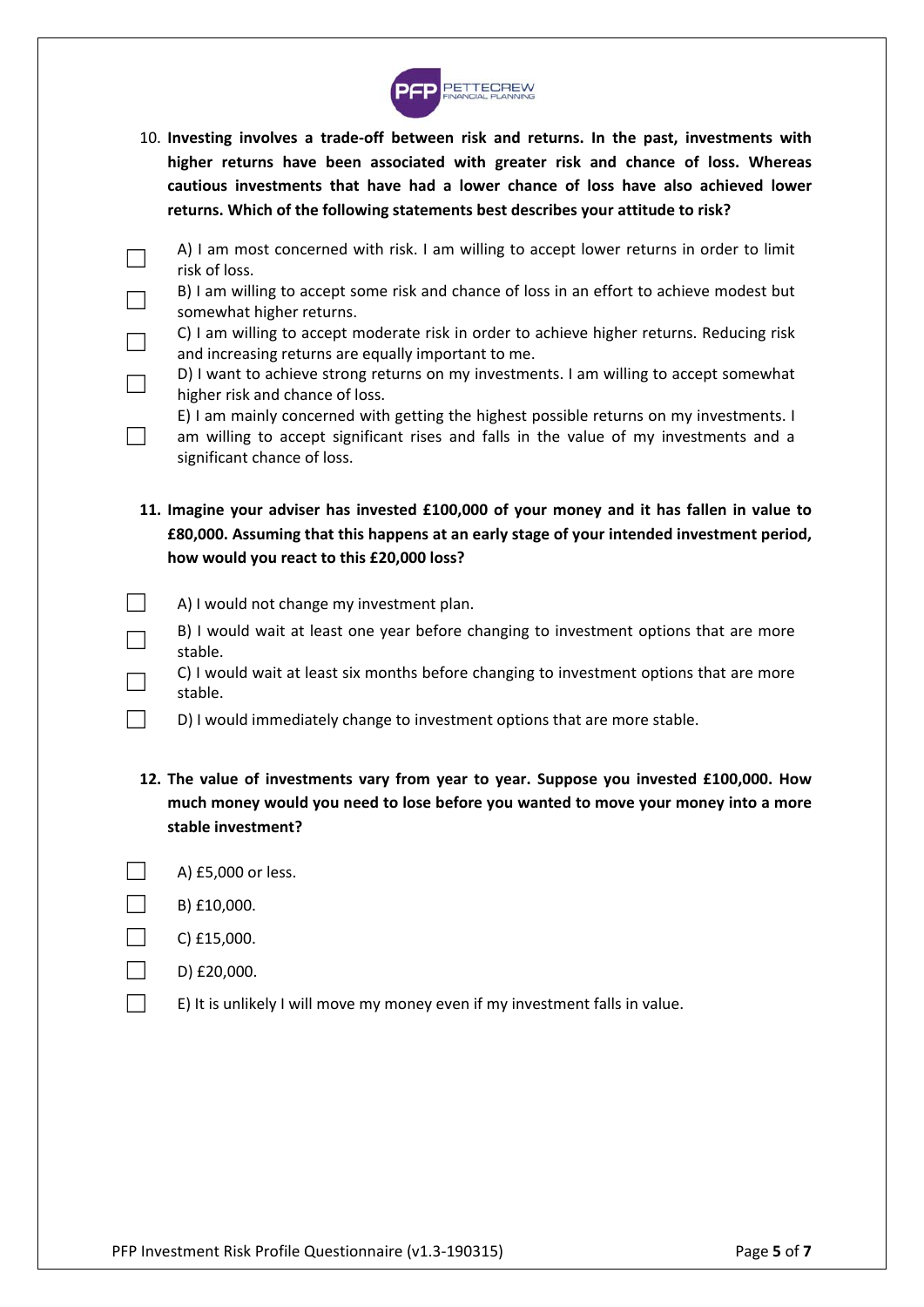

## **13. How does your concern about losing money manifest itself in relation to your investment?**

| A) I would sell my investments.                                                                                                                                                                                                  |
|----------------------------------------------------------------------------------------------------------------------------------------------------------------------------------------------------------------------------------|
| B) I would be worried but not uncomfortable enough to sell my investments<br>immediately. If my investments suffered losses over several months, I would probably<br>sell.                                                       |
| C) I would wait a full year before making changes to my investments - short-term losses<br>in the value of my investments do not bother me.                                                                                      |
| D) I would not make changes - I understand that investments can have occasional<br>negative yearly returns. However, I have a higher chance of reaching my investment<br>goals if I stick with my investment over the long term. |
| 14. What is your general attitude towards the prospect of losses when investing your money?                                                                                                                                      |
| A) My investments do not have to grow, I just want my money to be safe.                                                                                                                                                          |
| B) I can accept lower growth for greater certainty.                                                                                                                                                                              |
| C) I am more concerned about the possible losses than the possible gains.                                                                                                                                                        |
| D) I can accept possible losses for long-term investment growth.                                                                                                                                                                 |
| E) To achieve high levels of growth, it is necessary to take risk.                                                                                                                                                               |
| 15. Do you have any specific investment restrictions that you would like considered? E.g.<br>ethical views, interest in particular markets etc.                                                                                  |
| A) No.                                                                                                                                                                                                                           |
| B) Yes. Please provide details below:                                                                                                                                                                                            |
|                                                                                                                                                                                                                                  |

#### **16. Do you require an investment selection that is discretionally managed?**

**Quick tip:** This is where you invest in a portfolio that is actively managed by a discretionary fund manager. When you grant them with authority from the outset, they can strategically switch your money in and out of different markets to ensure the best possible returns in line with your attitude to risk, sometimes on a daily basis. There may be an extra charge for this.

A) No.

B) Yes.